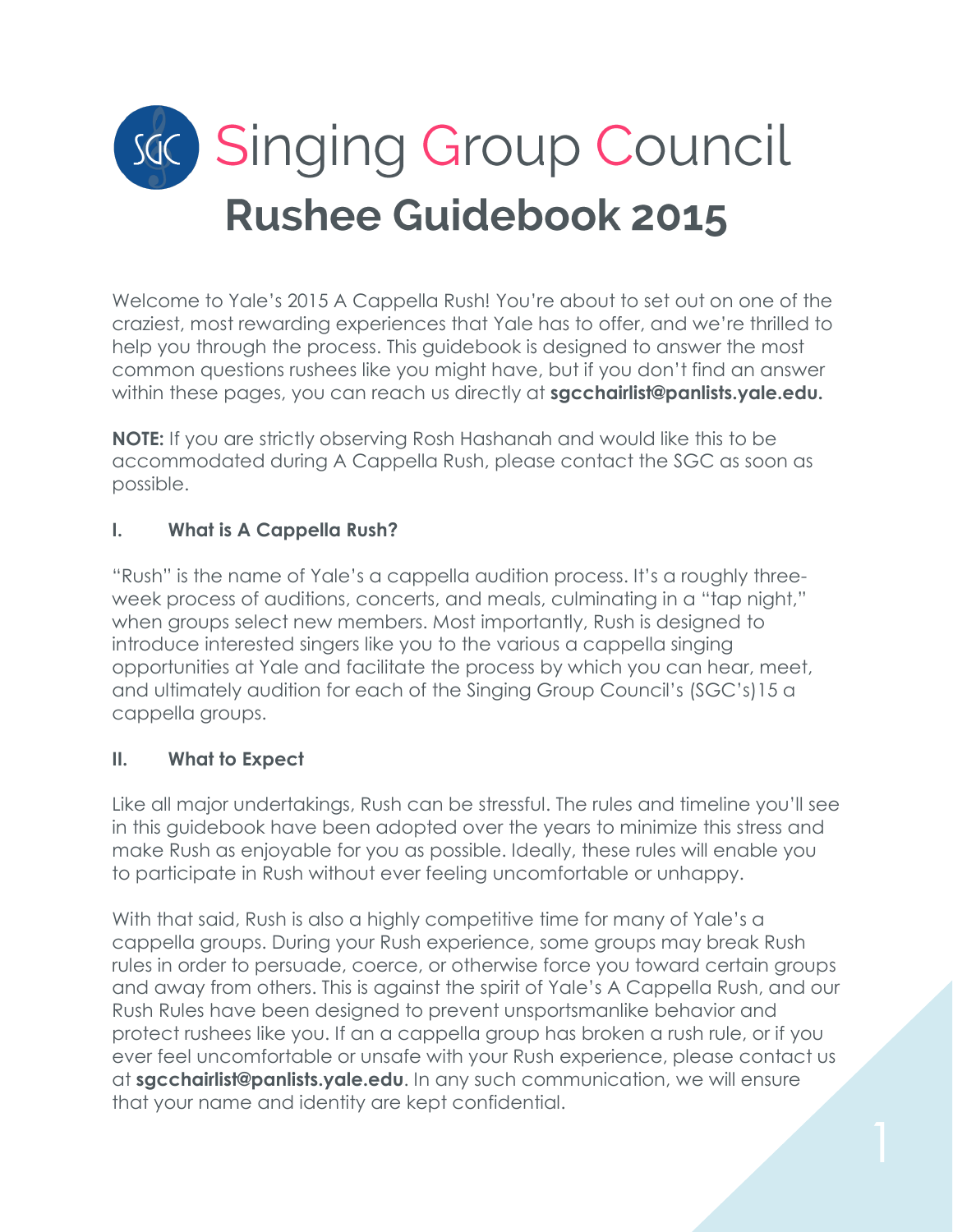#### **III. The Timeline**

Rush 2015 is a roughly three-week process that begins with the **Woolsey Hall Kick-Off Jam** at **10:30PM** on **Sunday, 8/30**, and ends with **Tap Night**, the date of which is a carefully guarded secret. Below is a chronological timeline of events:

#### **Sunday, 8/30 @ 10:30PM:** Woolsey Jam

Held in **Woolsey Hall** at the beginning of Camp Yale, Woolsey Jam is the official kick-off of Rush 2015 and your chance to see all fifteen of our a cappella groups perform live just for you. It's a great time to sample the different a cappella groups, but feel free to drop in and leave whenever you want.

## **Monday, 8/31 @ 4:30PM:** Rushee Info Session

Held in **Sudler Hall (WLH)**, this is an info session for anyone interested in auditioning for an a cappella group. Come hear all about Rush from the people who are running it (that's us!) and ask any questions you might have before auditions begin.

#### **Wednesday, 9/2 @ 10:30PM:** Dwight Hall Jam

Held in **Dwight Hall**, "Dwight" is another chance for interested singers to hear each of our fifteen groups perform live before deciding which groups to audition for. **Make sure you stay until the end: audition signups occur in Dwight Hall once the final song is completed.** After sign-ups, all rush rules are in effect (see X. Relevant Rush Rules).

## **Friday – Sunday, 9/4 – 9/6:** Auditions

Starting at **6:00PM** on Friday, a cappella groups can hold auditions! While each group handles auditions differently, they all typically include: warm-ups, sight reading, a blending exercise, and a solo. You will be assigned an audition slot for each group you sign up for after Dwight; if you encounter a conflict with your audition time(s), contact the group's rush managers to reschedule.

#### **Monday – Friday, 9/7 – 9/11:** Rush Meals and Singing Desserts

Following your audition, groups *may* choose to schedule a "**rush meal**" with you. These offer you a chance to meet and interact with members of the groups you are rushing over a meal. That said, they are by no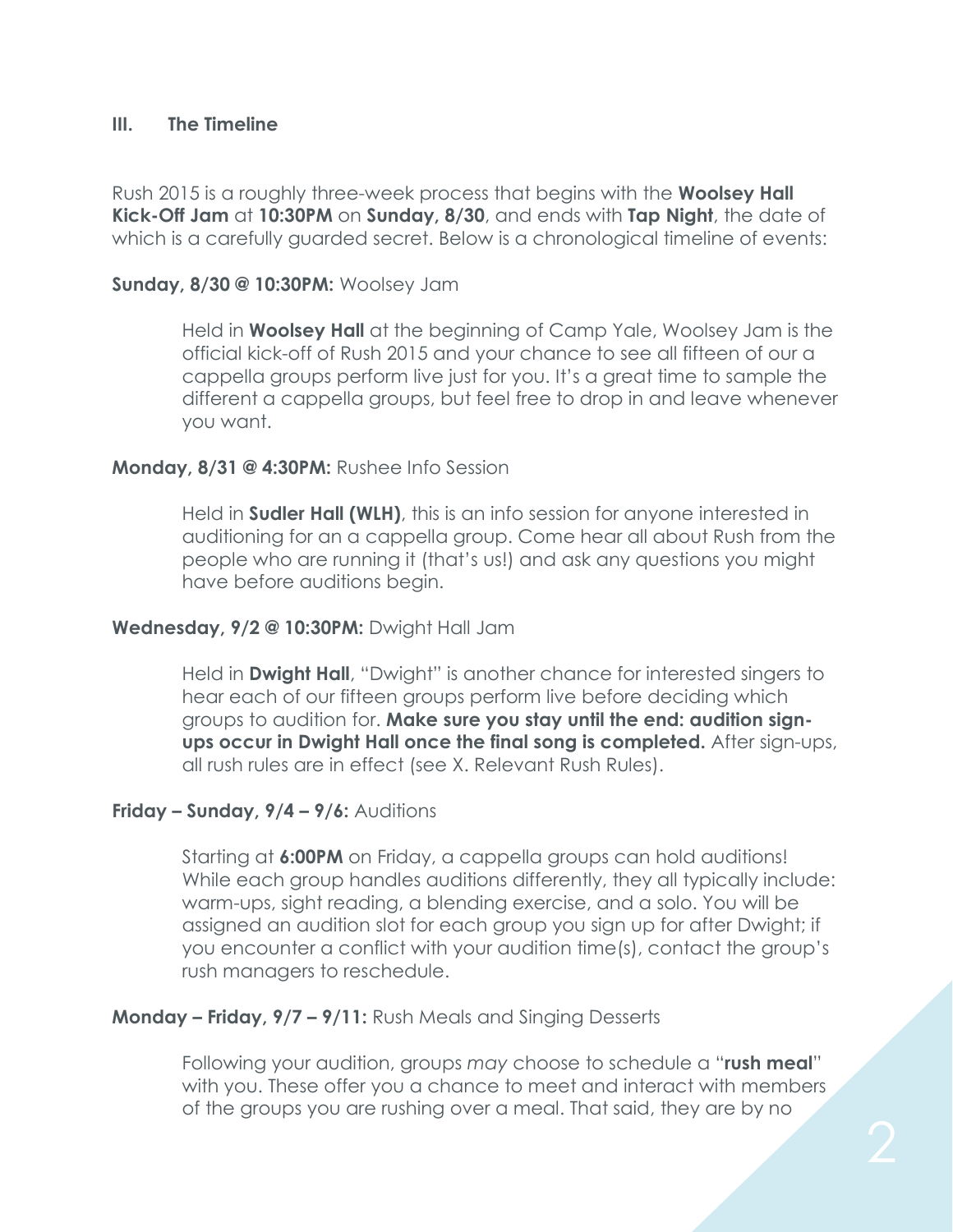means necessary and do not necessarily correlate with your likelihood to get a callback. Groups schedule rush meals for several reasons; rushees who get multiple rush meals may not get a callback, and rushees who get no rush meals may get a callback. (For rules governing rush meals, see IV. Relevant Rush Rules.)

Each group also hosts a "**singing dessert**" during the week following auditions. These are full-length performances, complete with food, to which all rushees of that group are invited. Consider it a chance to hear a group's larger repertoire before callbacks. Groups may also host parties for rushees before or after their singing dessert. (For rules governing singing desserts, invitations, and parties, see IV. Relevant Rush Rules.)

#### **Saturday – Sunday, 9/12 – 9/13:** Callbacks

If you impressed groups with your audition, you may be given a callback! Each group approaches callbacks differently, but they are typically similar to—but longer than—normal auditions. You will learn more about what to expect from individual callbacks from each group's rush managers. (For rules governing callback notifications, see IV. Relevant Rush Rules.)

#### **???:** Tap Night

Sometime after callbacks, all fifteen a cappella groups will gather together at **High Street Gate**, decked out in group-specific attire. After a short performance by the two all-senior a cappella groups, groups will run to the entryways of rushees they intend to tap. Tap Night concludes the Rush process; all rushees will be contacted by the groups they are rushing by **12:30AM**. (For rules governing pre-tap notifications and derushing, see IV. Relevant Rush Rules.)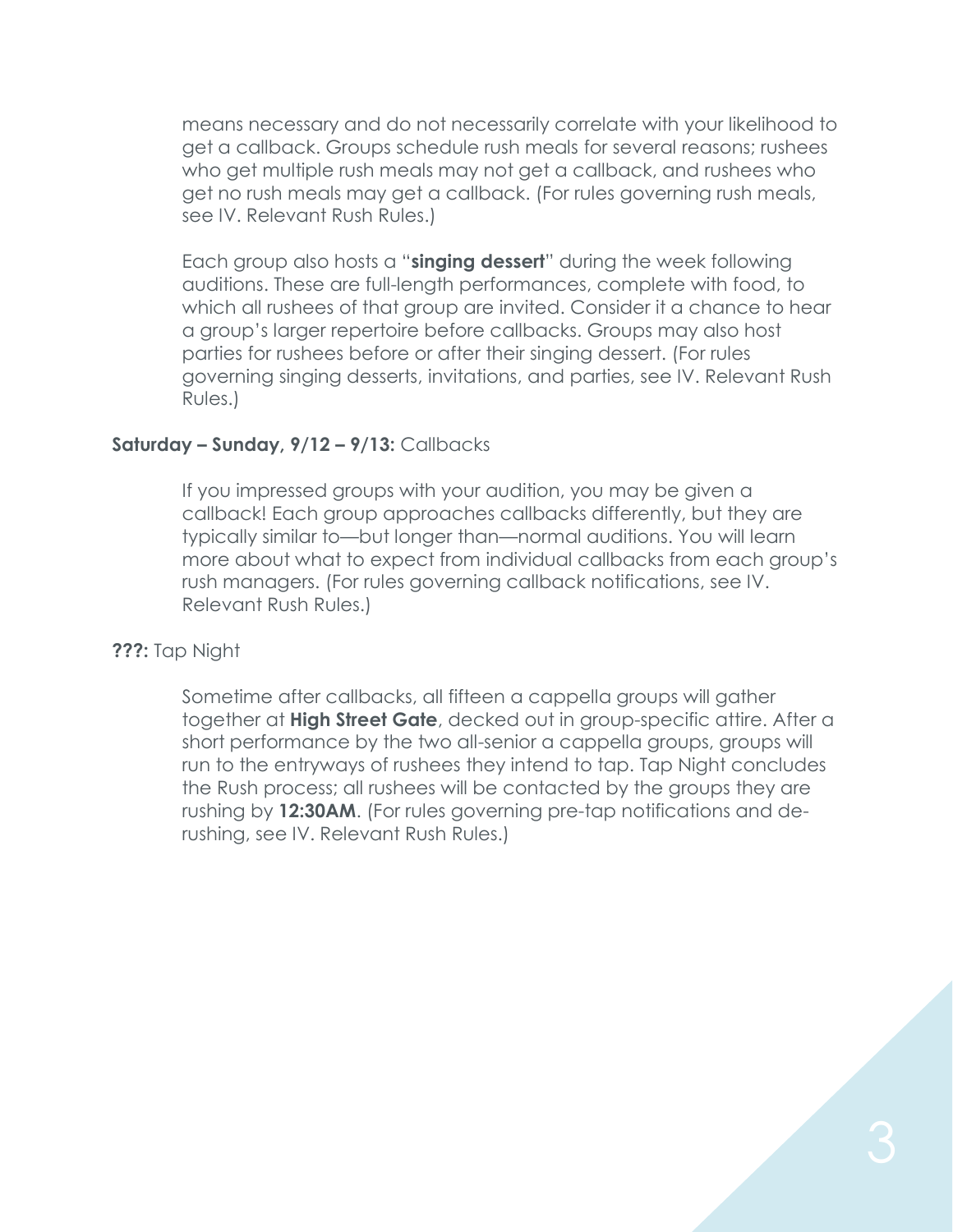## **IV. Relevant Rush Rules**

To facilitate a happy, safe, and fulfilling Rush process for everyone involved, the SGC has adopted several rules to govern A Cappella Rush. The following is a list of the rules most relevant to the rushee experience, organized chronologically:

- **1)** Groups may not force you to sign up for an audition following Dwight Jam.
- **2)** Groups may not force you to miss a class or mandatory meeting for an audition.
- **3)** Once you have signed up for an audition, group members may not hold extensive conversation with you. They are not being abrasive or shy; this policy is put in place to give you room to weigh your options and consider other groups.
- **4)** Non-freshman rushees may be tapped at any point following their audition. These rushees will be treated as a member of the a cappella group throughout the remainder of Rush and must abide by the complete list of Rush Rules.
- **5)** All email communication between groups and rushees must have the SGC cc'ed (sgcchairlist@panlists.yale.edu).
- **6)** Rush meals must occur with no more than THREE (3) members of an a cappella group and must take place within a Yale Dining Hall.
- **7)** Groups may only give you informational Rush materials and one copy of their latest CD. All other gifts are forms of coercion.
- **8)** Groups may never enter your room during Rush.
- **9)** Groups may not provide alcohol or drugs to rushees during the Rush process.
- **10)** Groups may not invite rushees to any parties or other social events outside of an official Rush Singing Dessert party and Tap Night Dinner
- **11)** Groups may not schedule rush meals that conflict with a rushee's other obligations, including the Singing Desserts of other groups the rushee is considering.
- **12)** Callback notifications may be delivered in-person or via email starting at **10:00PM** on **Sunday, 9/6**.
- **13)** Pre-tap notifications must be given after **11:59PM** on **Sunday, 9/13** and are not official until an email is sent to you with the SGC cc'ed (sgcchairlist@panlists.yale.edu). Pre-tap notifications act as binding agreements between the group and you; groups cannot rescind their decision to select you on Tap Night.
- **14)** If you are pre-tapped by a group, you may request to meet with that group for an "Evening Walk" by emailing the SGC. Evening Walks are designed to be unstructured meetings with a few members of your requested group to facilitate candid conversations about what you want out of rush and what that group can provide. Request an